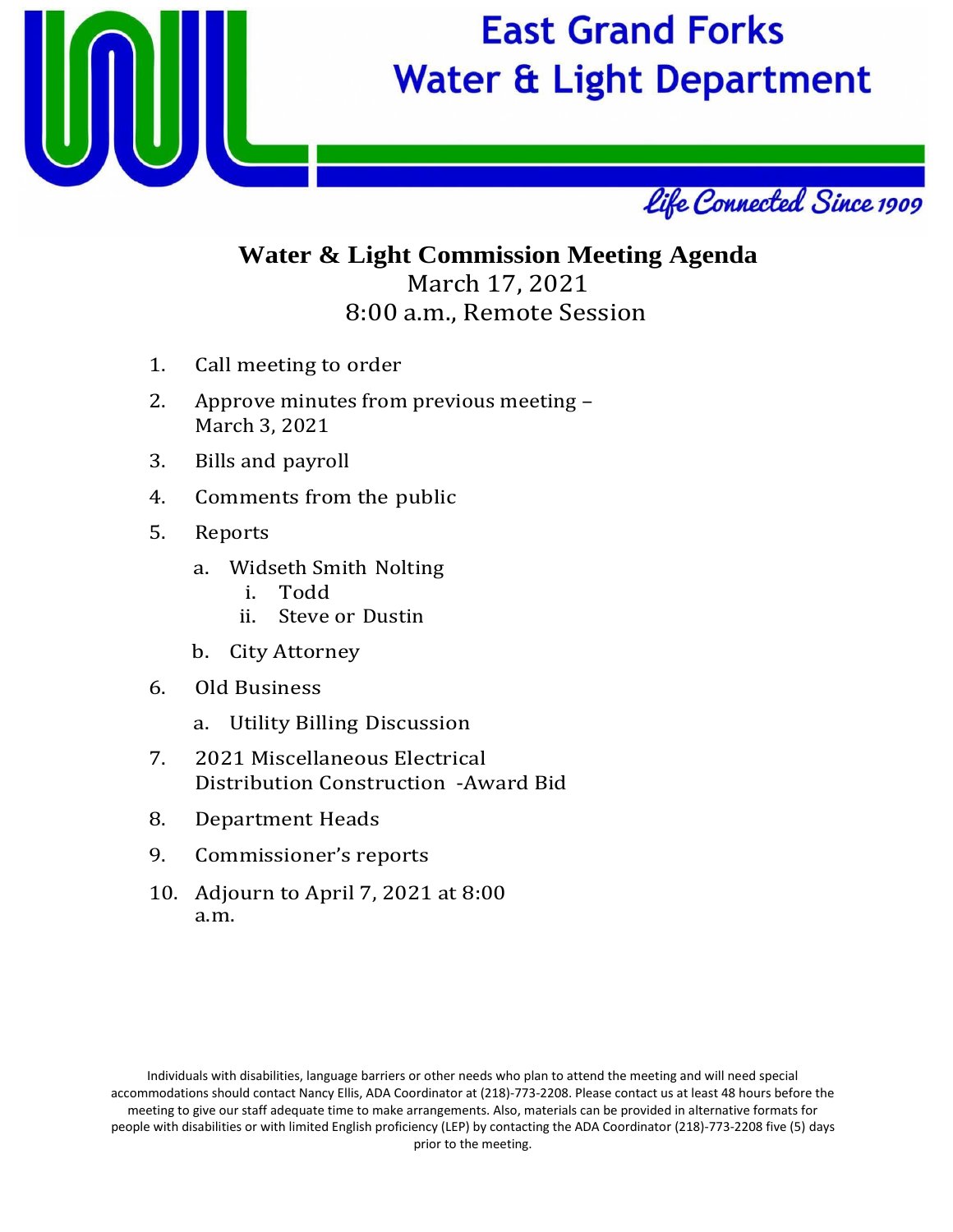Minutes of the regular meeting of the Water, Light, Power and Building Commission of the City of East Grand Forks, Minnesota on March 3, 2021 at 8:00 a.m held remotely due to the COVID 19 virus pandemic and pursuant to MN Statutes 13D.02, 13D.021 and 13D.04. Present: Grinde, Beauchamp, Quirk Absent: DeMers

Also present: Keith Mykleseth, Brian Johnson, Jeff Olson, Steve Emery, Todd Forster, Brianna Feil, Kevin Hatcher, Corey Thompson, and Karla Anderson.

It was moved by Commissioner Quirk seconded by Commissioner Beauchamp that the minutes of the previous regular meeting of February 17, 2021, be approved as read. Voting Aye: Grinde, Beauchamp, Quirk Voting Nay: None

It was moved by Commissioner Beauchamp seconded by Commissioner Quirk to authorize the Secretary to issue payment of the recommended bills and payroll in the amount of \$380,800.44. Voting Aye: Grinde, Beauchamp, Quirk Voting Nay: None

Commissioner DeMers entered the meeting.

It was moved by Commissioner Quirk seconded by Commissioner Beauchamp to approve awarding the bid for the 2021 Electrical Equipment and Materials Project to the following for a total project cost of \$69,757.34:

- Border States Electric \$9,844.28
- IRBY \$279.50
- RESCO \$55,203.00
- WESCO \$4,430.56

Voting Aye: Grinde, Beauchamp, Quirk, DeMers Voting Nay: None

It was moved by Commissioner Beauchamp seconded by Commissioner DeMers to approve providing complementary hydrant and water for the Annual Catfish Days Tournament. Voting Aye: Grinde, Beauchamp, Quirk, DeMers Voting Nay: None

It was moved by Commissioner Beauchamp seconded by Commissioner Quirk to adjourn at 8:17 a.m. to the next regular meeting on March 17, 2021 at 8:00 am to be held remotely due to the COVID 19 virus pandemic and pursuant to MN Statutes 13D.02, 13D.021 and 13D.04. Voting Aye: Grinde, Beauchamp, Quirk, DeMers Voting Nay: None

> Lori Maloney Commission Secretary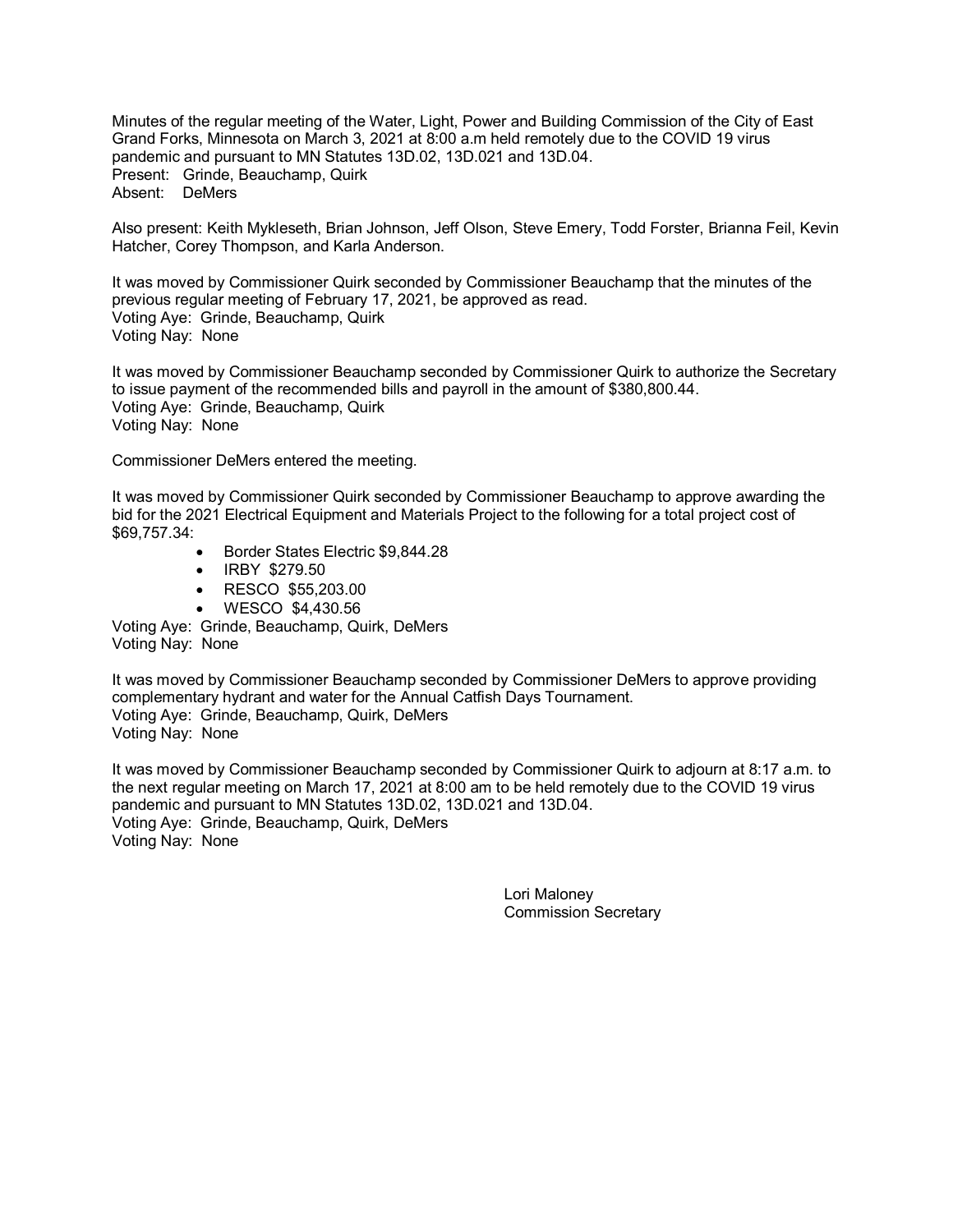## Accounts Payable

## Check Register Totals Only

Printed: 3/11/2021 - 10:15 AM User: khatcher



# **City of East Grand Forks**

P. O. Box 373 East Grand Forks, MN 56721 (218) 773-2483

| <b>Check</b>     | <b>Date</b>              | <b>Vendor No</b>               | <b>Vendor Name</b>                               | <b>Amount</b>           | <b>Voucher</b>               |
|------------------|--------------------------|--------------------------------|--------------------------------------------------|-------------------------|------------------------------|
| 516535<br>516536 | 03/11/2021<br>03/11/2021 | <b>COM500</b><br><b>MMP501</b> | Commissioner of Revenue<br>MMPA c/o Avant Energy | 55,322.00<br>592,238.86 | $\mathbf{0}$<br>$\mathbf{0}$ |
|                  |                          |                                | Check Total:                                     | 647,560.86              |                              |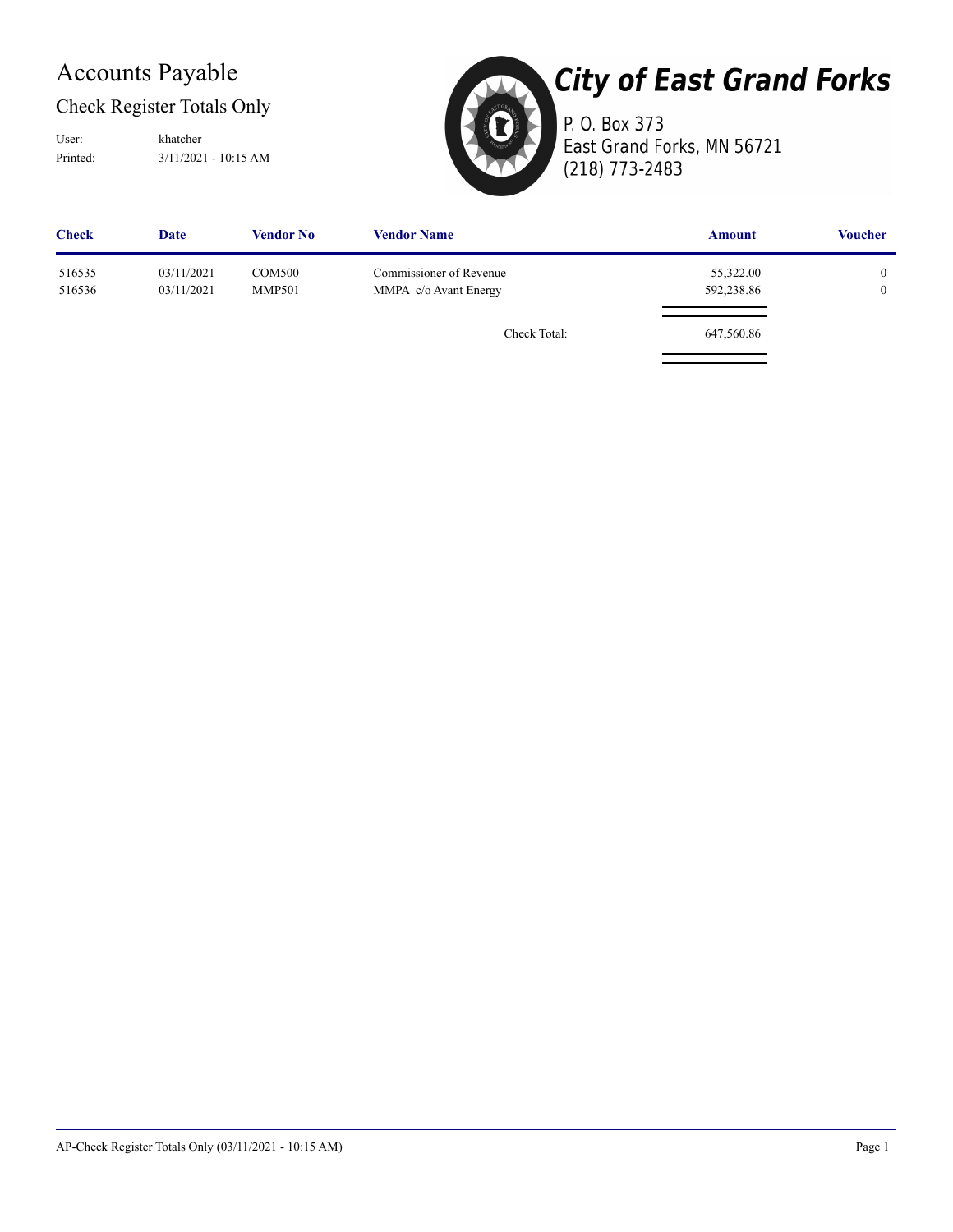## Accounts Payable

## Check Register Totals Only

Printed: 3/15/2021 - 1:26 PM User: khatcher



**City of East Grand Forks** P. O. Box 373

East Grand Forks, MN 56721 (218) 773-2483

| <b>Vendor Name</b><br><b>Vendor No</b><br><b>Check</b><br>Date |            |               | <b>Amount</b>                        | <b>Voucher</b> |                  |
|----------------------------------------------------------------|------------|---------------|--------------------------------------|----------------|------------------|
| 516537                                                         | 03/17/2021 | APC500        | American Payment Centers             | 236.79         | $\mathbf{0}$     |
| 516538                                                         | 03/17/2021 | AWW503        | American Water Works Association     | 79.00          | $\boldsymbol{0}$ |
| 516539                                                         | 03/17/2021 | AQU501        | Aqua-Pure Inc                        | 6,056.14       | $\boldsymbol{0}$ |
| 516540                                                         | 03/17/2021 | <b>ARA500</b> | Aramark                              | 162.83         | $\boldsymbol{0}$ |
| 516541                                                         | 03/17/2021 | <b>BOR501</b> | Border States Electric Supply        | 1,594.40       | $\boldsymbol{0}$ |
| 516542                                                         | 03/17/2021 | <b>CEN501</b> | CenturyLink                          | 77.22          | $\boldsymbol{0}$ |
| 516543                                                         | 03/17/2021 | <b>COL500</b> | Cole Papers Inc                      | 37.42          | $\boldsymbol{0}$ |
| 516544                                                         | 03/17/2021 | <b>COR502</b> | Corrpro Companies Inc                | 3,360.00       | $\boldsymbol{0}$ |
| 516545                                                         | 03/17/2021 | <b>EGF501</b> | <b>EGF City</b>                      | 557,177.75     | $\mathbf{0}$     |
| 516546                                                         | 03/17/2021 | <b>EXP501</b> | Exponent                             | 385.98         | $\boldsymbol{0}$ |
| 516547                                                         | 03/17/2021 | <b>FOR505</b> | Forum Communications Company         | 270.00         | $\boldsymbol{0}$ |
| 516548                                                         | 03/17/2021 | <b>GAL501</b> | Galstad Jensen & McCann PA           | 722.25         | $\mathbf{0}$     |
| 516549                                                         | 03/17/2021 | GOP501        | Gopher State One-Call                | 21.60          | $\boldsymbol{0}$ |
| 516550                                                         | 03/17/2021 | UB*01183      | Green Life Properties LLC            | 6,122.52       | $\mathbf{0}$     |
| 516551                                                         | 03/17/2021 | <b>HAW501</b> | Hawkins Inc                          | 3,328.53       | $\mathbf{0}$     |
| 516552                                                         | 03/17/2021 | <b>HOL568</b> | Lawrence & Carol Holweger            | 500.00         | $\boldsymbol{0}$ |
| 516553                                                         | 03/17/2021 | <b>KOR501</b> | KorTerra Inc                         | 1,800.00       | $\boldsymbol{0}$ |
| 516554                                                         | 03/17/2021 | <b>KRO500</b> | <b>KROX-AM</b>                       | 30.00          | $\boldsymbol{0}$ |
| 516555                                                         | 03/17/2021 | <b>LEA501</b> | League of MN Cities Insurance Trust  | 111,117.88     | $\boldsymbol{0}$ |
| 516556                                                         | 03/17/2021 | <b>HAR501</b> | Local Ace                            | 322.77         | $\boldsymbol{0}$ |
| 516557                                                         | 03/17/2021 | LOC501        | Locators & Supplies Inc              | 108.98         | $\boldsymbol{0}$ |
| 516558                                                         | 03/17/2021 | UB*00963      | Mary Martinson                       | 4.26           | $\boldsymbol{0}$ |
| 516559                                                         | 03/17/2021 | <b>MID501</b> | Midcontinent Communications          | 250.00         | $\boldsymbol{0}$ |
| 516560                                                         | 03/17/2021 | <b>MND501</b> | MN Dept of Commerce                  | 3,007.52       | $\boldsymbol{0}$ |
| 516561                                                         | 03/17/2021 | <b>MND507</b> | MN Dept of Labor & Industry          | 100.00         | $\boldsymbol{0}$ |
| 516562                                                         | 03/17/2021 | <b>NOR507</b> | Northdale Oil                        | 27.57          | $\boldsymbol{0}$ |
| 516563                                                         | 03/17/2021 | <b>OLS571</b> | Matthew Olson                        | 500.00         | $\mathbf{0}$     |
| 516564                                                         | 03/17/2021 | <b>ORN501</b> | Ornamental Iron Company              | 237.50         | $\boldsymbol{0}$ |
| 516565                                                         | 03/17/2021 | <b>RMB500</b> | RMB Environmental Laboratories, Inc. | 120.00         | $\mathbf{0}$     |
| 516566                                                         | 03/17/2021 | <b>SUN500</b> | Sun Dot Communications, LLC          | 89.99          | $\mathbf{0}$     |
| 516567                                                         | 03/17/2021 | <b>USE563</b> | Guy Useldinger                       | 580.00         | $\boldsymbol{0}$ |
| 516568                                                         | 03/17/2021 | <b>VIK501</b> | Viking Industrial Center             | 286.13         | $\mathbf{0}$     |
| 516569                                                         | 03/17/2021 | <b>WAT501</b> | Water & Light Department             | 2,682.22       | $\boldsymbol{0}$ |
| 516570                                                         | 03/17/2021 | <b>XCE501</b> | Xcel Energy                          | 415.38         | $\mathbf{0}$     |
| 516571                                                         | 03/17/2021 | <b>XCE502</b> | Xcel Energy                          | 4,573.58       | $\boldsymbol{0}$ |
| 516572                                                         | 03/17/2021 | UB*01184      | John & Paula Zeck                    | 80.12          | $\mathbf{0}$     |

Check Total: 706,466.33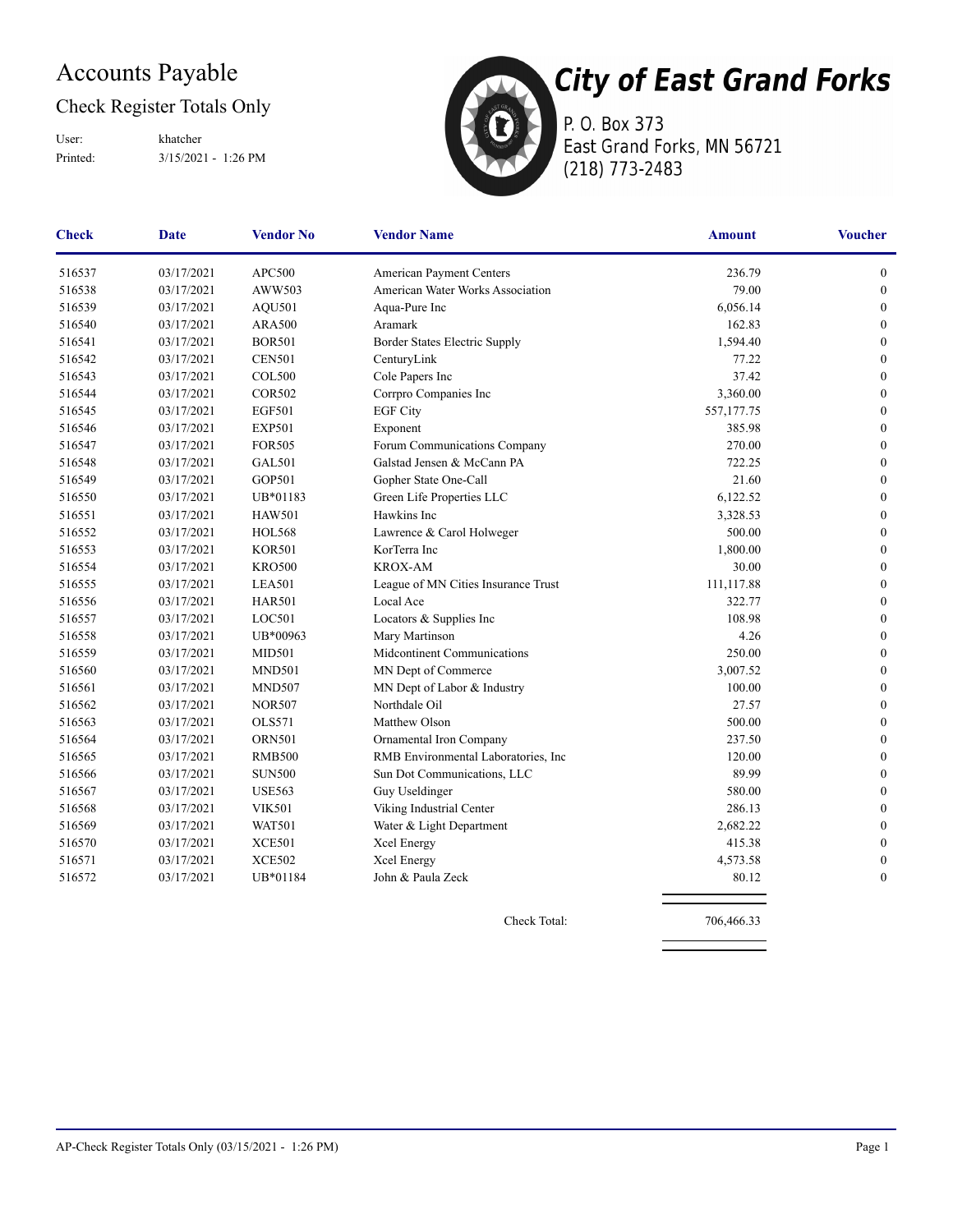## **Rebates 3-17-21**

| Commercial Lighting Replacement Useldinger - 116 LED tubes |                             | \$<br>580.00 |
|------------------------------------------------------------|-----------------------------|--------------|
| <b>Dishwasher</b>                                          | Olson                       | \$<br>50.00  |
| <b>Dishwasher</b>                                          | <b>Bakke</b>                | \$<br>50.00  |
| <b>ECM</b>                                                 | Crayton                     | \$<br>150.00 |
| <b>ECM</b>                                                 | <b>Stocker</b>              | \$<br>150.00 |
| <b>ECM</b>                                                 | <b>Deziel</b>               | \$<br>150.00 |
| <b>ECM</b>                                                 | Abel                        | \$<br>150.00 |
| <b>ECM</b>                                                 | <b>Stauss</b>               | \$<br>150.00 |
| <b>ECM</b>                                                 | <b>Hjeldness</b>            | \$<br>150.00 |
| <b>Front Load Washer</b>                                   | Schryner                    | \$<br>100.00 |
| <b>LED</b>                                                 | Gast                        | \$<br>7.00   |
| <b>Residential Weatherization</b>                          | Holweger - Attic insulation | \$<br>500.00 |
| <b>Residential Weatherization</b>                          | Olson - 6 Windows           | \$<br>500.00 |
|                                                            | Total                       | \$2,687.00   |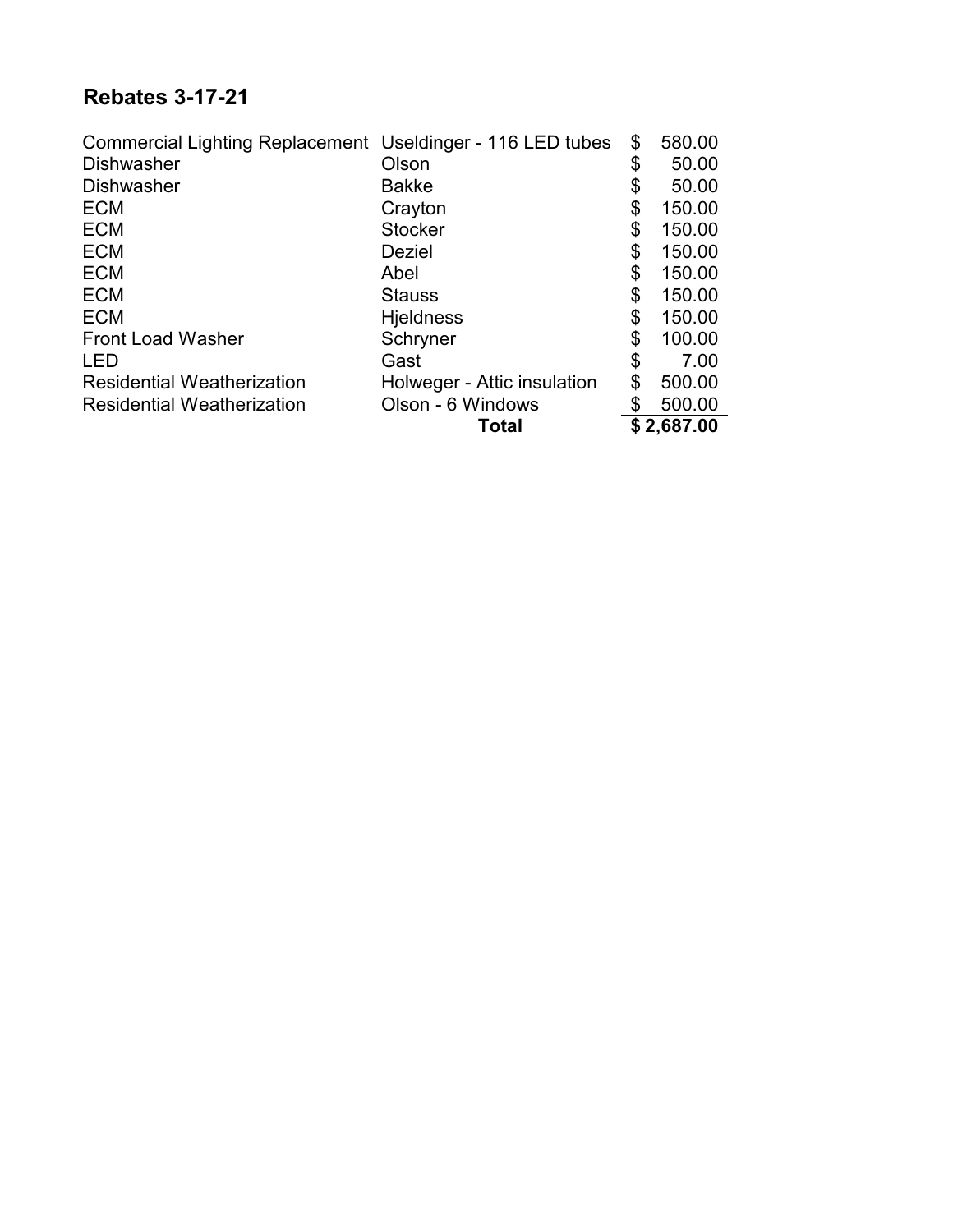# **Request for W&L Commission Action**

| Date: | March 11, 2021                                                                                                           |
|-------|--------------------------------------------------------------------------------------------------------------------------|
| To:   | East Grand Forks Water & Light Commissioners; Keith Mykleseth, General<br>Manager                                        |
| From: | <b>Todd Forster, Widseth Smith Nolting</b>                                                                               |
| RE:   | Construction contract recommendations for the 2021 Miscellaneous Electrical<br><b>Distribution Construction projects</b> |

Background:

Bids for the 2021 Miscellaneous Electrical Distribution Construction projects were opened on March 9, 2021 at 2:00 PM CST. A total of six bids were received. Those bidders included: North-Holt Electric, Inc.; Parsons Electric, LLC; Strata Corporation; Fusion Automation, Inc.; AEI Construction, Inc.; and North Central Service, Inc.

After the bids are publicly opened, WSN took the submitted material and tabulated the results. A detailed unit price tabulation of the bids as well as a unit price cost comparison are included with this request for action.

### Recommendation:

Based on our review of the bid submittal documents, WSN is recommending that the contract for the 2021 Miscellaneous Electrical Distribution Construction projects be awarded to the low bidder, Fusion Automation, Inc. in the amount of \$34,389.40.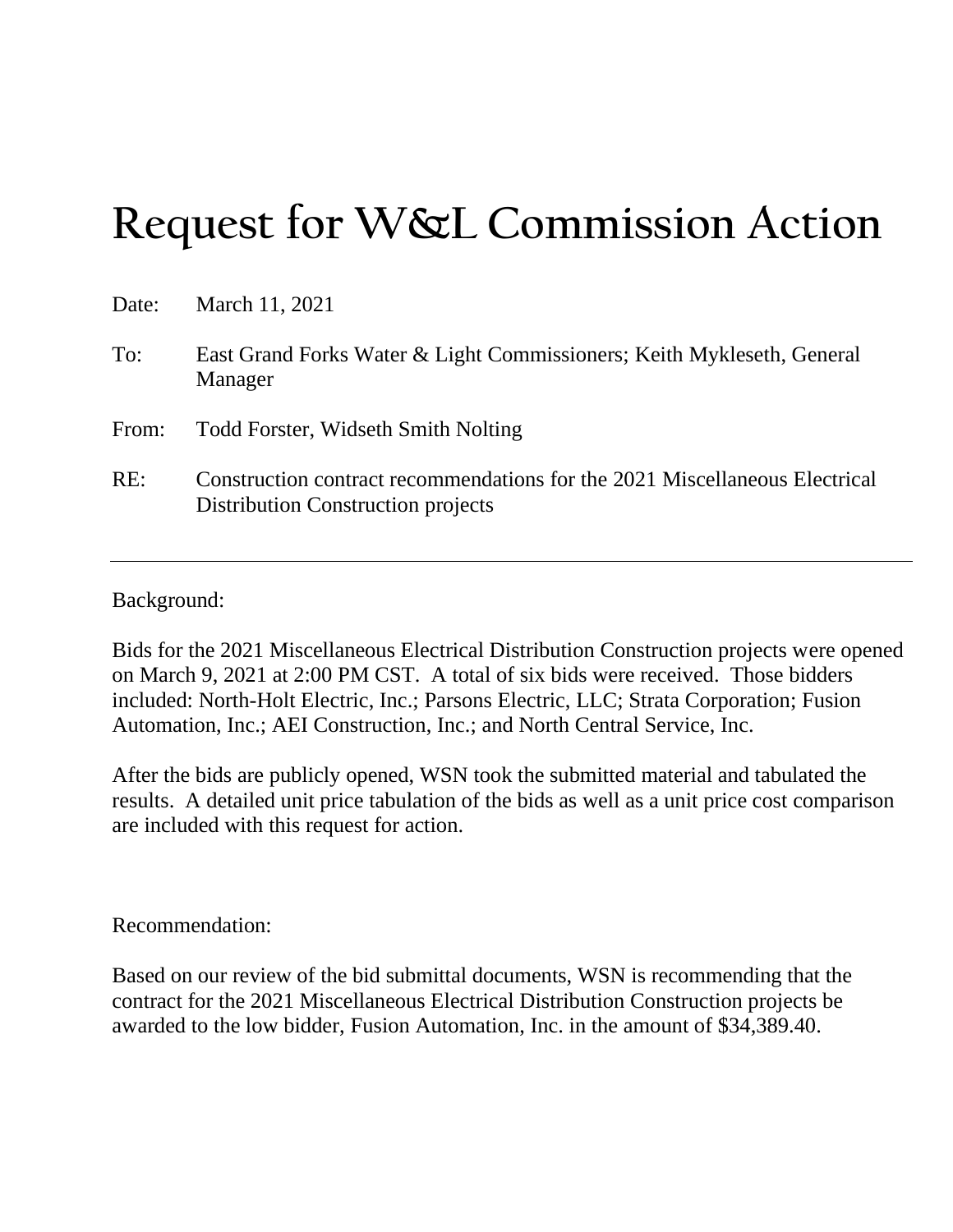REVISED: 3/10/2021

| Unit              | <b>UOM</b> | Qty            |
|-------------------|------------|----------------|
|                   |            |                |
| W <sub>40</sub> U | /FT        | 798            |
| W10U              | /FT        | 1,641          |
| W40UT             | /FT        | 106            |
| X-PRI             | /FT        | 798            |
| <b>TRACER</b>     | /FT        | 1,907          |
| FIBER-12          | /FT        | 5,910          |
| <b>DMT</b>        | /FT        | 5,504          |
| TB1               | /FT        | 295            |
| $TB1-S$           | /FT        | 65             |
| BOR-2F            | /FT        | 376            |
| BOR-2P            | /FT        | 1,290          |
| CONC-R            | /SQ FT     | 36             |
| <b>EXC</b>        | EA         | $\overline{5}$ |
| <b>WTAPE</b>      | /FT        | 360            |
| CND2              | /FT        | 547            |
| BELL2             | EA         | 9              |
| BELL6             | EA         | $\overline{c}$ |
| <b>BP</b>         | EA         | $\overline{c}$ |
| <b>SEC-PED</b>    | EA         | $\mathbf{1}$   |
| <b>PLB1730F</b>   | EA         | 3              |
| <b>BLDG</b>       | LOT        | $\mathbf{1}$   |
| $R\&M$            | LOT        | 1              |
|                   |            |                |

| $10111$ , $01101101$ |            |          |            |          |                         |            |            |                            |            |            |        |          |                           |             |            |                                   |            |            |
|----------------------|------------|----------|------------|----------|-------------------------|------------|------------|----------------------------|------------|------------|--------|----------|---------------------------|-------------|------------|-----------------------------------|------------|------------|
|                      |            |          |            |          | Fusion Automation, Inc. |            |            | North-Holt Electric, Inc.  |            |            |        |          | Parsons Electric LLC      |             |            | WSN, Inc. (ESTIMATE)              |            |            |
|                      |            |          |            |          | 622 South 15th Street   |            |            | 20914 430th Ave SW         |            |            |        |          | 3451 South University Dr. |             |            | 3535 South 31st Street, Suite 202 |            |            |
|                      |            |          |            |          | Grand Forks, ND 58201   |            |            | East Grand Forks, MN 56721 |            |            |        |          | Fargo, ND 58104           |             |            | Grand Forks, ND 58201             |            |            |
|                      |            |          |            |          | Labor $&$               | Extended   |            |                            | Labor $&$  | Extended   |        |          | Labor $&$                 | Extended    |            |                                   | Labor $&$  | Extended   |
| Unit                 | <b>UOM</b> | Oty      | Labor      | Material | Material                | Price      | Labor      | Material                   | Material   | Price      | Labor  | Material | Material                  | Price       | Labor      | Material                          | Material   | Price      |
|                      |            |          |            |          |                         |            |            |                            |            |            |        |          |                           |             |            |                                   |            |            |
| W <sub>40</sub> U    | /FT        | 798      | \$3.00     | \$0.00   | \$3.00                  | \$2,394.00 | \$1.00     | \$0.00                     | \$1.00     | \$798.00   | \$0.00 | \$0.00   | \$4.75                    | \$3,790.50  | \$0.67     | \$0.00                            | \$0.67     | \$534.26   |
| W10U                 | /FI        | 1,641    | \$3.00     | \$0.00   | \$3.00                  | \$4,923.00 | \$1.00     | \$0.00                     | \$1.00     | \$1,641.00 | \$0.00 | \$0.00   | \$0.85                    | \$1,394.85  | \$0.54     | \$0.00                            | \$0.54     | \$878.92   |
| W40UT                | /FI        | 106      | \$2.50     | \$0.00   | \$2.50                  | \$265.0    | \$1.00     | \$0.00                     | \$1.00     | \$106.00   | \$0.00 | \$0.00   | \$2.00                    | \$212.00    | \$0.69     | \$0.00                            | \$0.69     | \$73.15    |
| X-PRI                | /FT        | 798      | \$3.00     | \$0.00   | \$3.00                  | \$2,394.00 | \$1.50     | \$0.00                     | \$1.50     | \$1,197.00 | \$0.00 | \$0.00   | \$4.10                    | \$3,271.80  | \$1.06     | \$0.00                            | \$1.06     | \$846.60   |
| <b>TRACER</b>        | /FI        | 1,907    | \$0.30     | \$0.00   | \$0.30                  | \$572.10   | \$0.15     | \$0.00                     | \$0.15     | \$286.05   | \$0.00 | \$0.00   | \$0.40                    | \$762.80    | \$0.19     | \$0.00                            | \$0.19     | \$353.56   |
| FIBER-12             | /FI        | 5,910    | \$0.75     | \$0.00   | \$0.75                  | \$4,432.50 | \$1.00     | \$0.25                     | \$1.25     | \$7,387.50 | \$0.00 | \$0.00   | \$1.15                    | \$6,796.50  | \$0.69     | \$0.00                            | \$0.69     | \$4,078.49 |
| DMT                  | /FI        | 5,504    | \$0.20     | \$0.00   | \$0.20                  | \$1,100.80 | \$0.50     | \$0.27                     | \$0.77     | \$4,238.08 | \$0.00 | \$0.00   | \$0.45                    | \$2,476.80  | \$0.19     | \$0.00                            | \$0.19     | \$1,020.44 |
| TB1                  | /FT        | 295      | \$8.00     | \$0.00   | \$8.00                  | \$2,360.00 | \$1.50     | \$0.50                     | \$2.00     | \$590.00   | \$0.00 | \$0.00   | \$10.75                   | \$3,171.25  | \$7.96     | \$0.00                            | \$7.96     | \$2,348.76 |
| TB1-S                | /FT        | 65       | \$4.00     | \$0.00   | \$4.00                  | \$260.00   | \$6.00     | \$0.50                     | \$6.50     | \$422.50   | \$0.00 | \$0.00   | \$14.00                   | \$910.00    | \$5.30     | \$0.00                            | \$5.30     | \$344.79   |
| BOR-2F               | /FT        | 376      | \$5.00     | \$0.00   | \$5.00                  | \$1,880.0  | \$5.00     | \$2.00                     | \$7.00     | \$2,632.00 | \$0.00 | \$0.00   | \$13.00                   | \$4,888.00  | \$6.90     | \$0.00                            | \$6.90     | \$2,594.78 |
| BOR-2P               | /FT        | 1,290    | \$5.00     | \$0.00   | \$5.00                  | \$6,450.00 | \$5.00     | \$2.00                     | \$7.00     | \$9,030.00 | \$0.00 | \$0.00   | \$11.25                   | \$14,512.50 | \$6.90     | \$0.00                            | \$6.90     | \$8,902.29 |
| <b>CONC-R</b>        | /SOFT      | 36       | \$10.00    | \$0.00   | \$10.00                 | \$360.0    | \$40.00    | \$30.00                    | \$70.00    | \$2,520.00 | \$0.00 | \$0.00   | \$50.00                   | \$1,800.00  | \$31.83    | \$31.83                           | \$63.65    | \$2,291.54 |
| EXC                  | EA         |          | \$250.00   | \$0.00   | \$250.00                | \$1,250.0  | \$300.00   | \$0.00                     | \$300.00   | \$1,500.00 | \$0.00 | \$0.00   | \$325.00                  | \$1,625.00  | \$636.54   | \$0.00                            | \$636.54   | \$3,182.70 |
| <b>WTAPE</b>         | /FT        | 360      | \$0.25     | \$0.00   | \$0.25                  | \$90.00    | \$0.10     | \$0.00                     | \$0.10     | \$36.00    | \$0.00 | \$0.00   | \$0.75                    | \$270.00    | \$0.15     | \$0.00                            | \$0.15     | \$55.62    |
| CND <sub>2</sub>     | /FT        | 547      | \$1.50     | \$0.00   | \$1.50                  | \$820.50   | \$0.90     | \$0.10                     | \$1.00     | \$547.00   | \$0.00 | \$0.00   | \$0.75                    | \$410.25    | \$1.60     | \$0.00                            | \$1.60     | \$873.29   |
| BELL2                | EA         | $\Omega$ | \$1.00     | \$0.00   | \$1.00                  | \$9.00     | \$25.00    | \$0.00                     | \$25.00    | \$225.00   | \$0.00 | \$0.00   | \$4.00                    | \$36.00     | \$10.61    | \$0.00                            | \$10.61    | \$95.48    |
| BELL6                | EA         | $\gamma$ | \$2.00     | \$0.00   | \$2.00                  | \$4.00     | \$50.00    | \$0.00                     | \$50.00    | \$100.00   | \$0.00 | \$0.00   | \$15.00                   | \$30.00     | \$10.61    | \$0.00                            | \$10.61    | \$21.22    |
| BP                   | EA         | $\gamma$ | \$400.00   | \$0.00   | \$400.00                | \$800.00   | \$200.00   | \$0.00                     | \$200.00   | \$400.00   | \$0.00 | \$0.00   | \$650.00                  | \$1,300.00  | \$228.09   | \$0.00                            | \$228.09   | \$456.19   |
| <b>SEC-PED</b>       | EA         |          | \$250.00   | \$0.00   | \$250.00                | \$250.00   | \$150.00   | \$0.00                     | \$150.00   | \$150.00   | \$0.00 | \$0.00   | \$225.00                  | \$225.00    | \$212.18   | \$0.00                            | \$212.18   | \$212.18   |
| <b>PLB1730F</b>      | EA         |          | \$400.00   | \$0.00   | \$400.00                | \$1,200.0  | \$150.00   | \$50.00                    | \$200.00   | \$600.00   | \$0.00 | \$0.00   | \$280.00                  | \$840.00    | \$185.66   | \$0.00                            | \$185.66   | \$556.97   |
| <b>BLDG</b>          | <b>LOT</b> |          | \$400.00   | \$0.00   | \$400.00                | \$400.00   | \$400.00   | \$200.00                   | \$600.00   | \$600.00   | \$0.00 | \$0.00   | \$1,050.00                | \$1,050.00  | \$318.27   | \$477.41                          | \$795.68   | \$795.68   |
| B&M                  | LOT        |          | \$2,174.50 | \$0.00   | \$2,174.50              | \$2,174.50 | \$3,000.00 | \$2,000.00                 | \$5,000.00 | \$5,000.00 | \$0.00 | \$0.00   | \$6,500.00                | \$6,500.00  | \$1,525.85 | \$0.00                            | \$1,525.85 | \$1,525.85 |
|                      |            |          |            |          |                         |            |            |                            |            |            |        |          |                           |             |            |                                   |            |            |
|                      |            |          |            |          |                         |            |            |                            |            |            |        |          |                           |             |            |                                   |            |            |

**\$34,389.40 TOTAL BID PRICE:** \$40,006.13 **\$40,006.13 TOTAL BID PRICE:** \$56,273.25 **\$32,042.75 TOTAL BID PRICE:** \$32,042.75

#### **BID DATE: MARCH 9, 2021 WSN PROJECT NO. 2020-11973**

|                 |            | WSN, Inc. (ESTIMATE) |                                   |            |  |  |  |  |  |  |  |  |  |
|-----------------|------------|----------------------|-----------------------------------|------------|--|--|--|--|--|--|--|--|--|
|                 |            |                      | 3535 South 31st Street, Suite 202 |            |  |  |  |  |  |  |  |  |  |
|                 |            |                      | Grand Forks, ND 58201             |            |  |  |  |  |  |  |  |  |  |
|                 |            |                      | Labor &                           | Extended   |  |  |  |  |  |  |  |  |  |
|                 | Labor      | Material             | Material                          | Price      |  |  |  |  |  |  |  |  |  |
|                 |            |                      |                                   |            |  |  |  |  |  |  |  |  |  |
| 50              | \$0.67     | \$0.00               | \$0.67                            | \$534.26   |  |  |  |  |  |  |  |  |  |
| 85              | \$0.54     | \$0.00               | \$0.54                            | \$878.92   |  |  |  |  |  |  |  |  |  |
| $00\,$          | \$0.69     | \$0.00               | \$0.69                            | \$73.15    |  |  |  |  |  |  |  |  |  |
| 80              | \$1.06     | \$0.00               | \$1.06                            | \$846.60   |  |  |  |  |  |  |  |  |  |
| 80              | \$0.19     | \$0.00               | \$0.19                            | \$353.56   |  |  |  |  |  |  |  |  |  |
| 50              | \$0.69     | \$0.00               | \$0.69                            | \$4,078.49 |  |  |  |  |  |  |  |  |  |
| 80              | \$0.19     | \$0.00               | \$0.19                            | \$1,020.44 |  |  |  |  |  |  |  |  |  |
| $\overline{25}$ | \$7.96     | \$0.00               | \$7.96                            | \$2,348.76 |  |  |  |  |  |  |  |  |  |
| $\overline{00}$ | \$5.30     | \$0.00               | \$5.30                            | \$344.79   |  |  |  |  |  |  |  |  |  |
| $\overline{00}$ | \$6.90     | \$0.00               | \$6.90                            | \$2,594.78 |  |  |  |  |  |  |  |  |  |
| 50              | \$6.90     | \$0.00               | \$6.90                            | \$8,902.29 |  |  |  |  |  |  |  |  |  |
| $\overline{00}$ | \$31.83    | \$31.83              | \$63.65                           | \$2,291.54 |  |  |  |  |  |  |  |  |  |
| $\overline{00}$ | \$636.54   | \$0.00               | \$636.54                          | \$3,182.70 |  |  |  |  |  |  |  |  |  |
| $\overline{00}$ | \$0.15     | \$0.00               | \$0.15                            | \$55.62    |  |  |  |  |  |  |  |  |  |
| $\overline{25}$ | \$1.60     | \$0.00               | \$1.60                            | \$873.29   |  |  |  |  |  |  |  |  |  |
| $\overline{00}$ | \$10.61    | \$0.00               | \$10.61                           | \$95.48    |  |  |  |  |  |  |  |  |  |
| $\overline{00}$ | \$10.61    | \$0.00               | \$10.61                           | \$21.22    |  |  |  |  |  |  |  |  |  |
| $00\,$          | \$228.09   | \$0.00               | \$228.09                          | \$456.19   |  |  |  |  |  |  |  |  |  |
| $00\,$          | \$212.18   | \$0.00               | \$212.18                          | \$212.18   |  |  |  |  |  |  |  |  |  |
| $00\,$          | \$185.66   | \$0.00               | \$185.66                          | \$556.97   |  |  |  |  |  |  |  |  |  |
| 00              | \$318.27   | \$477.41             | \$795.68                          | \$795.68   |  |  |  |  |  |  |  |  |  |
| $00\,$          | \$1,525.85 | \$0.00               | \$1,525.85                        | \$1,525.85 |  |  |  |  |  |  |  |  |  |
|                 |            |                      |                                   |            |  |  |  |  |  |  |  |  |  |

#### **BID TABULATION 2021 MISCELLANEOUS ELECTRICAL DISTRIBUTION CONSTRUCTION FOR WATER, LIGHT, POWER & BUILDING COMMISSION EAST GRAND FORKS, MINNESOTA**

**TOTAL BID PRICE:**

**TOTAL BID PRICE:**

### **TOTAL BID PRICE:**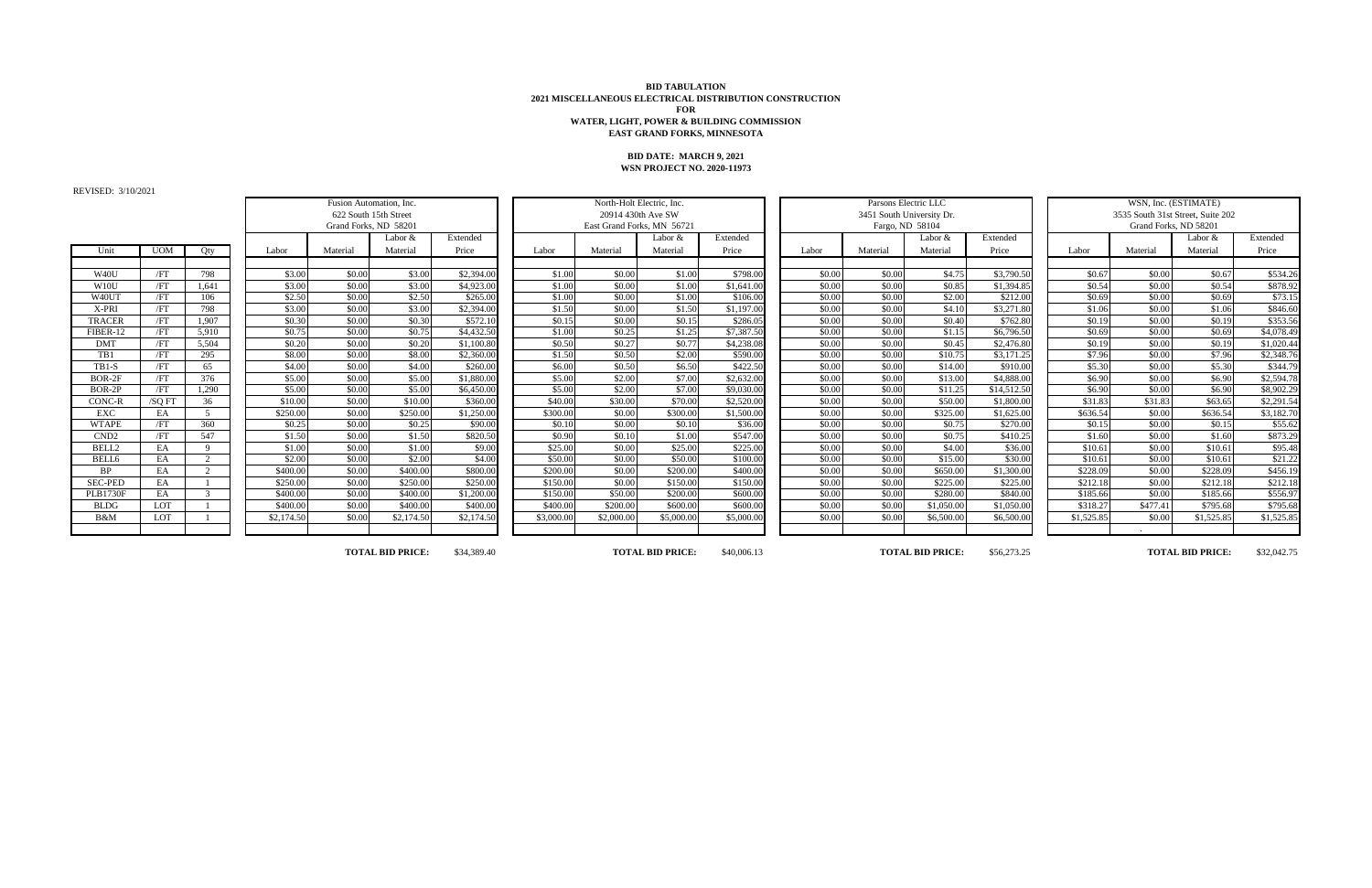REVISED: 3/10/2021

| Unit              | $\overline{UOM}$ | Qty                     |
|-------------------|------------------|-------------------------|
|                   |                  |                         |
| W <sub>40</sub> U | /FT              | 798                     |
| W10U              | /FT              | 1,641                   |
| W40UT             | /FT              | 106                     |
| X-PRI             | /FT              | 798                     |
| <b>TRACER</b>     | /FT              | 1,907                   |
| FIBER-12          | /FT              | 5,910                   |
| <b>DMT</b>        | /FT              | 5,504                   |
| TB1               | /FT              | 295                     |
| <b>TB1-S</b>      | /FT              | 65                      |
| BOR-2F            | /FT              | 376                     |
| BOR-2P            | /FT              | 1,290                   |
| CONC-R            | /SQ FT           | 36                      |
| <b>EXC</b>        | EA               | 5                       |
| <b>WTAPE</b>      | /FT              | 360                     |
| CND <sub>2</sub>  | /FT              | 547                     |
| BELL2             | EA               | 9                       |
| BELL6             | EA               | $\overline{\mathbf{c}}$ |
| <b>BP</b>         | EA               | $\overline{2}$          |
| <b>SEC-PED</b>    | EA               | $\mathbf{1}$            |
| <b>PLB1730F</b>   | EA               | 3                       |
| <b>BLDG</b>       | LOT              | 1                       |
| B&M               | LOT              | 1                       |

|                 | WSN, Inc. (ESTIMATE) |          |                                   |            |  |  |  |  |  |  |  |
|-----------------|----------------------|----------|-----------------------------------|------------|--|--|--|--|--|--|--|
|                 |                      |          | 3535 South 31st Street, Suite 202 |            |  |  |  |  |  |  |  |
|                 |                      |          | Grand Forks, ND 58201             |            |  |  |  |  |  |  |  |
|                 |                      |          | Labor &                           | Extended   |  |  |  |  |  |  |  |
|                 | Labor                | Material | Material                          | Price      |  |  |  |  |  |  |  |
|                 |                      |          |                                   |            |  |  |  |  |  |  |  |
| $\overline{00}$ | \$0.67               | \$0.00   | \$0.67                            | \$534.26   |  |  |  |  |  |  |  |
| $\overline{00}$ | \$0.54               | \$0.00   | \$0.54                            | \$878.92   |  |  |  |  |  |  |  |
| $00\,$          | \$0.69               | \$0.00   | \$0.69                            | \$73.15    |  |  |  |  |  |  |  |
| $\overline{00}$ | \$1.06               | \$0.00   | \$1.06                            | \$846.60   |  |  |  |  |  |  |  |
| $\overline{00}$ | \$0.19               | \$0.00   | \$0.19                            | \$353.56   |  |  |  |  |  |  |  |
| $\overline{00}$ | \$0.69               | \$0.00   | \$0.69                            | \$4,078.49 |  |  |  |  |  |  |  |
| $\overline{00}$ | \$0.19               | \$0.00   | \$0.19                            | \$1,020.44 |  |  |  |  |  |  |  |
| $\overline{00}$ | \$7.96               | \$0.00   | \$7.96                            | \$2,348.76 |  |  |  |  |  |  |  |
| $\overline{00}$ | \$5.30               | \$0.00   | \$5.30                            | \$344.79   |  |  |  |  |  |  |  |
| $\overline{00}$ | \$6.90               | \$0.00   | \$6.90                            | \$2,594.78 |  |  |  |  |  |  |  |
| $\overline{00}$ | \$6.90               | \$0.00   | \$6.90                            | \$8,902.29 |  |  |  |  |  |  |  |
| $\overline{00}$ | \$31.83              | \$31.83  | \$63.65                           | \$2,291.54 |  |  |  |  |  |  |  |
| $\overline{00}$ | \$636.54             | \$0.00   | \$636.54                          | \$3,182.70 |  |  |  |  |  |  |  |
| $\overline{00}$ | \$0.15               | \$0.00   | \$0.15                            | \$55.62    |  |  |  |  |  |  |  |
| $\overline{00}$ | \$1.60               | \$0.00   | \$1.60                            | \$873.29   |  |  |  |  |  |  |  |
| $\overline{00}$ | \$10.61              | \$0.00   | \$10.61                           | \$95.48    |  |  |  |  |  |  |  |
| $\overline{00}$ | \$10.61              | \$0.00   | \$10.61                           | \$21.22    |  |  |  |  |  |  |  |
| $\overline{00}$ | \$228.09             | \$0.00   | \$228.09                          | \$456.19   |  |  |  |  |  |  |  |
| $\overline{00}$ | \$212.18             | \$0.00   | \$212.18                          | \$212.18   |  |  |  |  |  |  |  |
| $\overline{00}$ | \$185.66             | \$0.00   | \$185.66                          | \$556.97   |  |  |  |  |  |  |  |
| $00\,$          | \$318.27             | \$477.41 | \$795.68                          | \$795.68   |  |  |  |  |  |  |  |
| $00\,$          | \$1,525.85           | \$0.00   | \$1,525.85                        | \$1,525.85 |  |  |  |  |  |  |  |
|                 |                      |          |                                   |            |  |  |  |  |  |  |  |

#### **BID TABULATION 2021 MISCELLANEOUS ELECTRICAL DISTRIBUTION CONSTRUCTION FOR WATER, LIGHT, POWER & BUILDING COMMISSION EAST GRAND FORKS, MINNESOTA**

\$78,769.20 \$81,545.70 \$140,007.00 \$32,042.75 **TOTAL BID PRICE: TOTAL BID PRICE: TOTAL BID PRICE: TOTAL BID PRICE:**

#### **BID DATE: MARCH 9, 2021 WSN PROJECT NO. 2020-11973**

Labor & Extended | | | | Labor & Extended | | Labor & Extended | Labor & Extended | Labor & Extended Unit | UOM | Qty | | Labor | Material Material Price | Labor | Material Material Price | Labor | Material Price | Labor | Material Material Price W40U | /FT | 798 | | \$0.90 \$0.05 \$0.95 \$758.10 | \$3.00 \$0.00 \$3.00 \$2,394.00 | \$15.00 \$0.00 \$11,970.00 \$0.67 \$0.67 \$0.67 \$534.26 W10U | /FT | 1,641 | \$0.80| \$0.05| \$0.85| \$1,394.85 | \$3.00| \$3.00| \$4,923.00 \$4,923.00 \$15.00| \$24,615.00 \$24,615.00 \$0.54 \$0.00| \$0.54 \$878.92 W40UT | /FT | 106 | | \$0.70 \$0.05 \$0.75 \$79.50 | \$3.00 \$0.00 \$3.00 \$318.00 \$15.00 \$15.00 \$15.00 \$1,590.00 | \$0.69 \$0.69 \$73.15 X-PRI | /FT | 798 | \$0.50 \$0.00 \$0.50 \$0.90 \$0.90 \$2.00 \$2.00 \$2.00 \$1,596.00 \$1.000 \$10.00 \$10.00 \$7,980.00 \$1.06 \$1.06 \$1.06 \$846.60 TRACER | /FT | 1,907 | | \$0.25 \$0.00 \$0.25 \$476.75 | \$1.00 \$0.00 \$1.00 \$1,907.00 | \$2.00 \$0.00 \$2.00 \$3,814.00 \$3,814.00 | \$0.19 \$0.00 \$0.19 \$353.56 FIBER-12 /FT 5,910 \$1.00 \$0.25 \$1.25 \$7,387.50 \$1.00 \$0.00 \$1.00 \$5,910.00 \$2.50 \$0.00 \$2.50 \$14,775.00 \$0.69 \$0.00 \$0.69 \$4,078.49 DMT /FT 5,504 \$0.50 \$0.05 \$0.55 \$3,027.20 \$1.00 \$0.00 \$1.00 \$5,504.00 \$2.00 \$0.00 \$2.00 \$11,008.00 \$0.19 \$0.00 \$0.19 \$1,020.44 TB1 | /FT | 295 | | \$7.00 \$1.00 \$8.00 \$2,360.00 | \$14.00 \$0.00 \$14.00 \$4,130.00 } \$50.00 \$0.00 \$14,750.00 \$14,750.00 | \$7.96 \$0.00 \$7.96 \$2,348.76 TB1-S | /FT | 65 | | \$7.00 \$1.00 \$8.00 \$8.00 \$520.00 \$12.00 \$0.00 \$12.00 \$780.00 \$50.00 \$0.00 \$0.00 \$3,250.00 \$3,250.00 \$5.30 \$0.00 \$5.30 \$344.79 BOR-2F /FT 376 \$15.00 \$2.00 \$17.00 \$6,392.00 \$12.00 \$0.00 \$12.00 \$4,512.00 \$15.00 \$0.00 \$15.00 \$5,640.00 \$6.90 \$0.00 \$6.90 \$2,594.78 BOR-2P /FT 1,290 \$20.00 \$4.00 \$24.00 \$30,960.00 \$12.00 \$0.00 \$12.00 \$15,480.00 \$15.00 \$0.00 \$15.00 \$19,350.00 \$6.90 \$0.00 \$6.90 \$8,902.29 CONC-R | /SQ FT | 36 | | \$100.00 \$25.00 \$25.00 \$125.00 \$4,500.00 | \$50.00 \$29.70 \$79.70 \$2,869.20 | \$75.00 \$0.00 \$2,700.00 \$2,700.00 | \$31.83 \$31.83 \$63.65 \$2,291.54 EXC | EA | 5 | | \$150.00 \$50.00 \$200.00 \$1,000.00 | \$350.00 \$0.00 \$350.00 \$1,750.00 \$0.000 \$0.00 \$500.00 \$2,500.00 | \$636.54 \$0.00 \$636.54 \$3,182.70 WTAPE | /FT | 360 | | \$1.00 \$0.05 \$1.05 \$1.05 \$378.00 \$1.00 \$0.00 \$1.00 \$1.00 \$360.00 \$1.00 \$1.00 \$1.00 \$1.00 \$1.00 \$1.00 \$0.15 \$0.15 \$55.62 CND2 | /FT | 547 | | \$2.00 \$0.25 \$2.25 \$1,230.75 | \$2.50 \$0.00 \$2.50 \$1,367.50 | \$15.00 \$0.00 \$15.00 \$8,205.00 | \$1.60 \$0.00 \$1.60 \$873.29 BELL2 | EA | 9 | | \$15.00| \$0.05| \$15.05| \$135.45 | \$55.00| \$0.00| \$495.00| \$55.00| \$0.00| \$0.00| \$10.61 \$0.00| \$10.61 \$95.48 BELL6 | EA | 2 | | \$15.00 \$10.61 \$15.05 \$15.05 \$30.10 \$75.00 \$0.00 \$75.00 \$150.00 \$150.00 \$0.00 \$10.61 \$10.61 \$21.22 \$21.22 BP | EA | 2 | | \$200.00 \$400.00 \$600.00 \$1,200.00 | \$750.00 \$0.00 \$750.00 \$1,500.00 \$0.00 \$0.00 \$0.00 \$0.000 \$0.000 \$228.09 \$238.09 \$456.19 SEC-PED | EA | 1 | \$200.00 \$400.00 \$600.00 \$600.00 | \$450.00 \$0.00 \$450.00 \$450.00 \$500.00 \$0.00 \$0.00 \$500.00 \$500.00 \$500.00 \$212.18 \$212.18 \$212.18 PLB1730F | EA | 3 | | \$500.00 \$400.00 \$900.00 \$2,700.00 | \$550.00 \$0.00 \$0.00 \$1,650.00 \$300.00 \$0.00 \$0.00 \$000.00 \$900.00 \$185.66 \$0.00 \$185.66 \$556.97 BLDG | LOT | 1 | \$120.00 \$120.00 \$240.00 \$240.00 \$23,500.00 \$0.00 \$3,500.00 \$3,500.00 \$1,500.00 \$500.00 \$2,000.00 \$2,000.00 \$2,000.00 \$318.27 \$477.41 \$795.68 \$795.68 B&M | LOT | 1 | \$4,000.00| \$9,000.00| \$13,000.00| \$13,000.00| \$20,000.00| \$20,000.00| \$20,000.00| \$2,500.00| \$2,500.00| \$2,500.00| \$2,500.00| \$1,525.85| \$0.00| \$1,525.85| \$1,525.85| \$1,525.85 Strata Corporation **AEI Construction, Inc.** North Central Service, Inc. North Central Service, Inc. P.O. Box 13500 150 2nd Street SW 5487 Hart Lane NW 3535 South 31st Street, Suite 202 Grand Forks, ND 58208 Serbest Number 2012 Rerham, MN 56573 Perham, MN 56573 Bemidji, MN 56601 Grand Forks, ND 58201